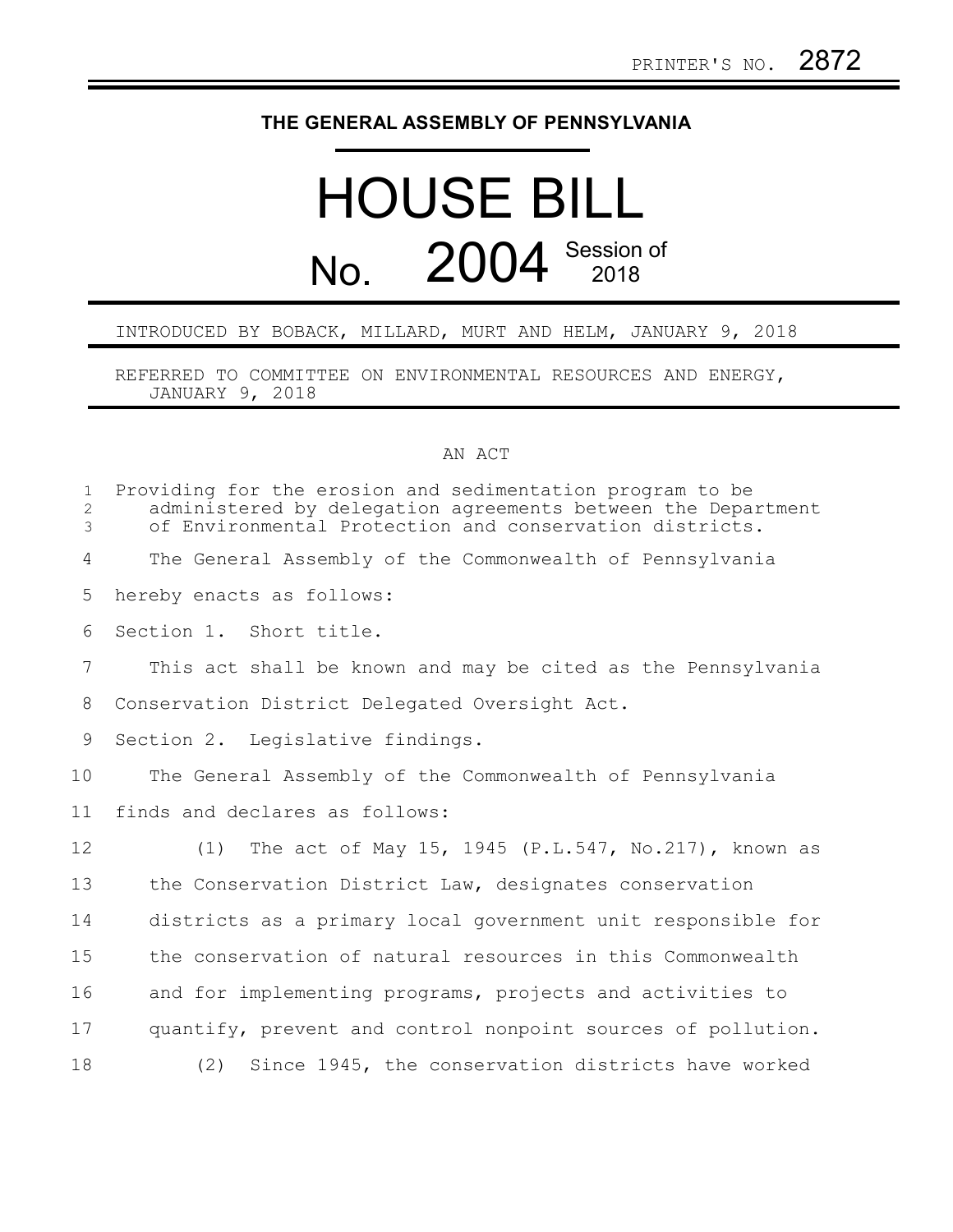in conjunction with landowners, Federal and State government agencies, counties and local government units to provide for the conservation of soil, water and related resources of this Commonwealth, to control and prevent soil erosion, to assist in flood control, storm water management, air and water quality, preservation of wildlife and protection and promotion of the health, safety and general welfare of the people of this Commonwealth. 1 2 3 4 5 6 7 8

(3) Recent growth in the development of the Marcellus Shale natural gas resources has introduced new challenges for soil and water quality in this Commonwealth. 9 10 11

(4) Although the conservation districts have traditionally provided delegated oversight to matters of erosion and sedimentation, the Department of Environmental Protection assumed these responsibilities through internal department policy in 2009. 12 13 14 15 16

(5) The assumption of duties by the Department of Environmental Protection effectively eliminated the role of conservation districts to protect the Commonwealth's resources by supervising earthmoving or soil disturbing activities, including the activities related to siting, drilling and servicing natural gas wells, constructing access roads and assisting in the design, implementation and maintenance of best management practices related to erosion and sedimentation. 17 18 19 20 21 22 23 24 25

Section 3. Cooperative process to be developed. 26

The Department of Environmental Protection shall develop a cooperative process for the review of erosion and sedimentation permit applications. The process shall include the involvement of personnel from conservation districts in the oversight of any 27 28 29 30

20180HB2004PN2872 - 2 -